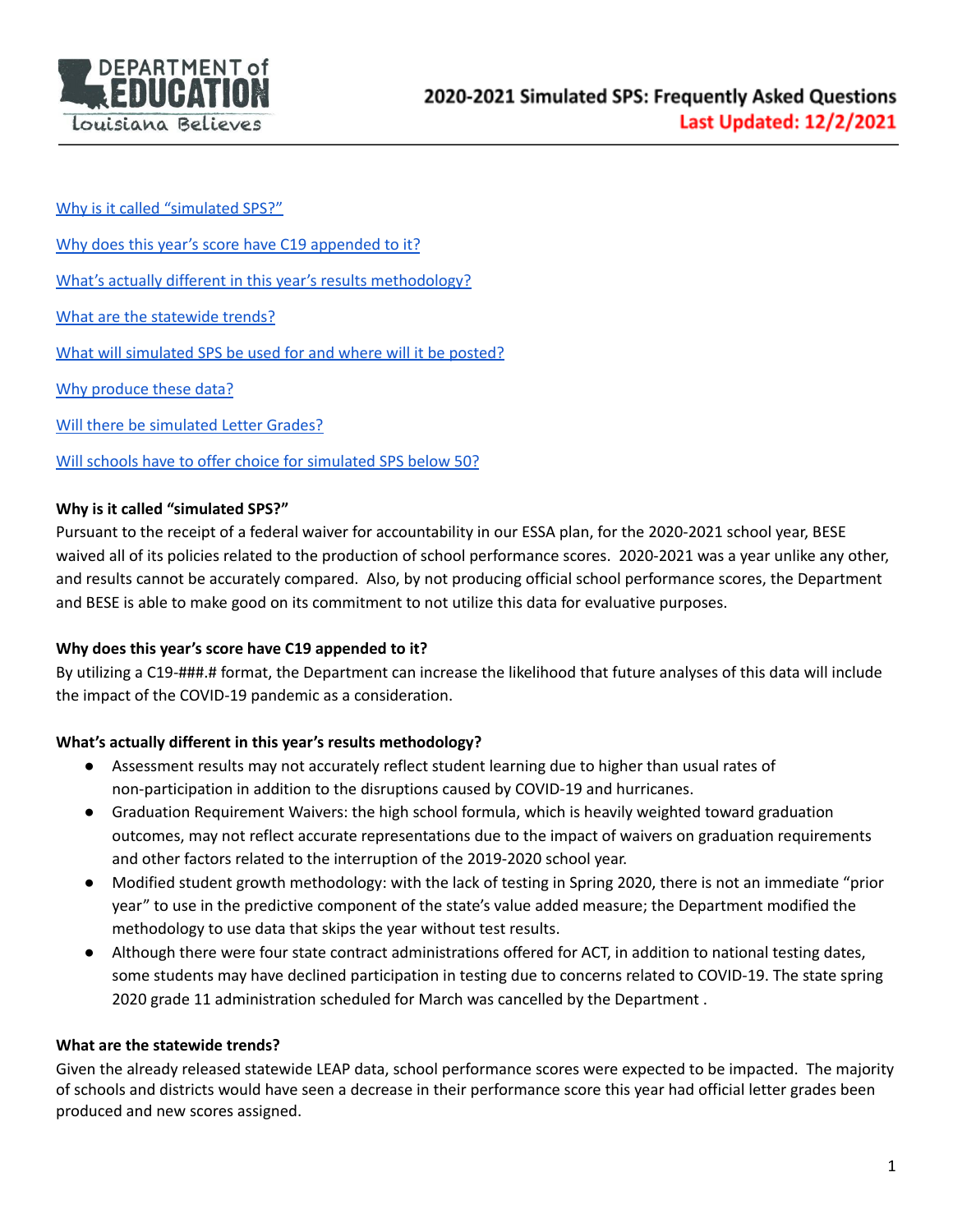

- Overall the state's SPS would have declined 1.8 points
- 71% of districts had a simulated DPS that was lower than their 2019 DPS
- 70% of schools had a simulated SPS that was lower than their 2019 SPS
- High-poverty schools, high-minority schools and schools where virtual learning was more prevalent saw more of a decline than non-similar schools

The larger the # of students who attended most of the school year virtually, the larger the decline in scores the school would have seen:

- Less than 25% of students were virtual 50% or more of the year: -2.8 points
- 25-49.9% of the students were virtual 50% or more of the year: -5.3 points
- 50-100% of the students were virtual 50% or more of the year: -5.9 points

As we saw in the LEAP results, the pandemic had an outsized impact on minority and economically disadvantaged populations:

- > > 85% minority population schools: -4.8
- <85% minority population schools: -2.7
- >=85% economic disadvantage schools: -4.2
- <85% economic disadvantage schools: -2.6

# <span id="page-1-0"></span>**What will simulated SPS be used for and where will it be posted?**

Simulated School Performance Scores are not official results and should not be considered comparable to other years. Simulated School Performance Scores do use actual data that are verified by school systems. They are provided for informational and planning purposes only and should be interpreted with caution while also considering the many other factors that may have influenced them. Official letter grades, School and District Performance Scores, and intervention labels will be carried over from the 2018-2019 school year.

The Department will post data to the Louisiana Believes Data [Center](https://www.louisianabelieves.com/resources/library/data-center) as well as many other files that were provided in prior years. Additionally, the Department will develop a new page on [School](https://louisianaschools.com/) Finder that summarizes and shares, in context, the 2020-21 COVID-19 impacted school year.

## <span id="page-1-1"></span>**Why produce this data?**

The Department values the data that is collected using valid and reliable measures, and believes that they should be used to inform recovery strategies as applicable. Lastly, the Department believes that transparent data that measures the effects of learning in the context of the unique 2020-2021 academic year, is important to answer the questions that communities will have about the current state of their schools after two years with no official scores and significant disruptions to student learning.

## <span id="page-1-2"></span>**Will there be simulated Letter Grades?**

No, the Department will not post simulated letter grades to School Finder, nor in the spreadsheets of simulated school performance scores. School Performance Score-to-letter grade conversion tables can be found in [Bulletin](https://bese.louisiana.gov/policy) 111 for individuals interested in determining letter grades for simulated SPS or DPS.